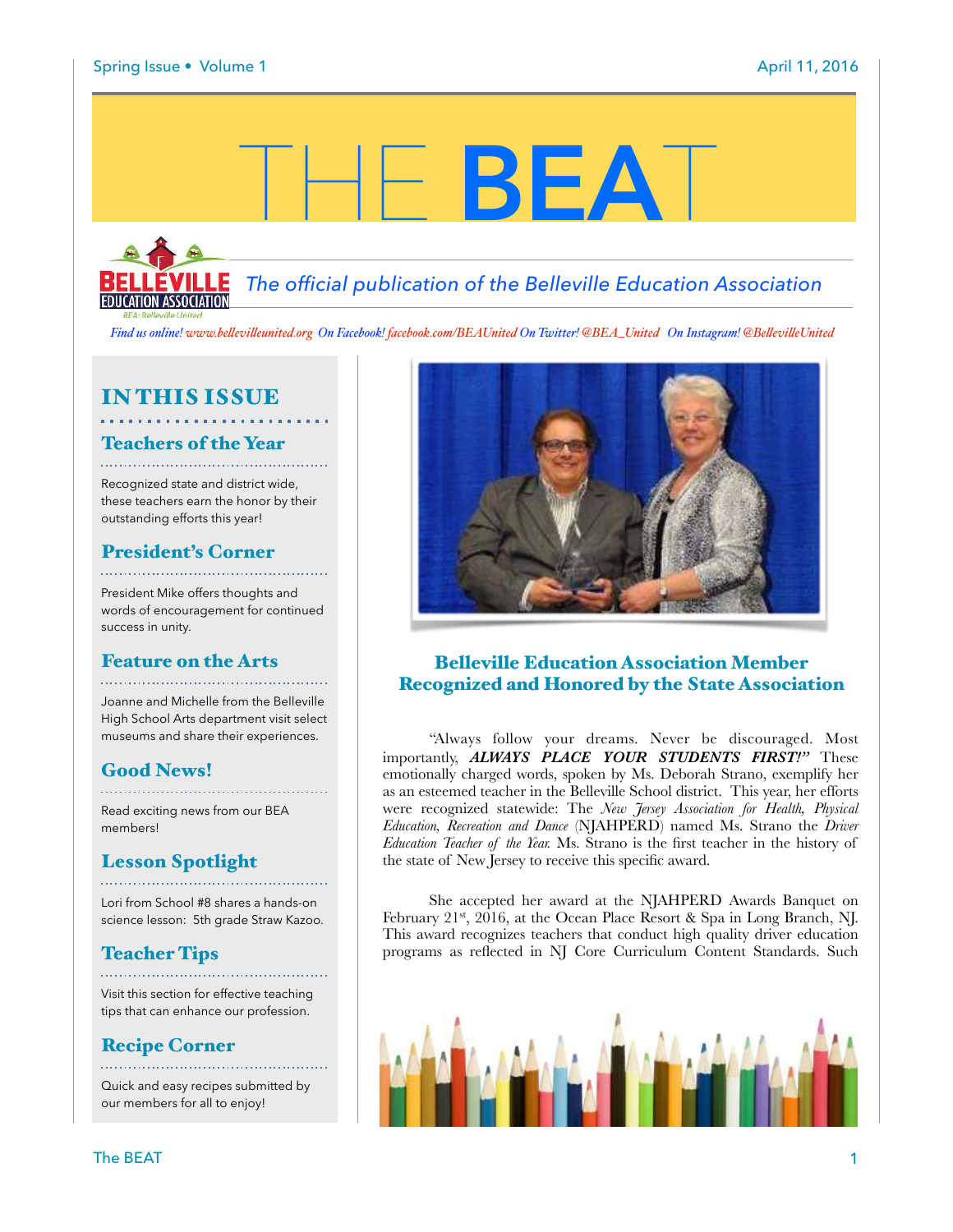

#### PRESIDENT'S CORNER

BEA Brothers and Sisters,

It is a challenging time to be in the field of Education. Each year, we are required to do more and more for less and less. Somehow, someway we make it work without jeopardizing the education of our Belleville children.

I urge you all to reflect on why you entered the world of education. It wasn't about the glory or recognition. We chose this profession because we knew that shaping the minds of the future is the single most, greatest contribution anyone can make to society.

Teachers and Education Professionals are the soul of any educational community. Our family extends to each and every child that passes through our classroom or office, plays on our team, performs in our school's events and walks our hallways. We play a critical part in the development of our children and their integration into our community. Never doubt your decision to teach and count each day as a Blessing.

Still, we must continue the fight to uphold an education system that protects the welfare of our children and respects the rights of its professionals. We cannot depend on our politicians for support or assume the public is privy to the various matters of education. We must take every opportunity to talk to friends, family and neighbors about controversial educational issues. We must take the initiative to band together with our community to assist them in taking ownership of the educational needs of Belleville children. It is our children's education that is at stake and our responsibility to be the voice for them.

Now, more than ever, stand strong for educational ideals. Stay united with your Union family. Together we will win the fight for our Public Schools.

In Unity,

Michael Mignone

special teachers utilize driver education content specific programs to enhance community safe driving behaviors. In addition, they apply various teaching methodologies and plan innovative learning experiences to meet the needs of all students. They serve as positive role models for school and community encouraging and sharing safe driving behaviors and laws. As exemplary teachers, seeking to further their education, they regularly participate in professional development opportunities and provide service to the profession through leadership, presentations and/or writing.

**Deborah Strano** is currently employed as a Driver Education instructor at Belleville High School. Prior to becoming a teacher, Ms. Strano was an Insurance Claims Representative with Fireman's Fund and CNA Insurance Company. Ms. Strano investigated, evaluated, negotiated, and settled bodily injury claims due to motor vehicle accidents. Prior to becoming an Insurance Adjustor, she was a Police Officer investigating motor vehicle accidents, first hand, as a direct result of drinking and driving and distracted drivers. Ms. Strano prepared a Mock Motor Vehicle Accident with a student to demonstrate an actual collision. The Belleville Fire and Police Departments demonstrated a live motor vehicle accident scenario including transport by the Belleville EMS Squad and an arrest for drinking and driving and texting and driving. The community embraced the project and worked together to send a powerful message to the students of Belleville High School.

Currently, Ms. Strano is collaborating on a Public Service Announcement, sponsored by Toyota and Discovery Education, for the Teen Driver 365 Video Challenge promoting safe teen driving practices.

#### *Please join us in congratulating Ms. Strano on this outstanding achievement!*

Information adapted from biography and press release by: Jackie Malaska 732-918-9999 NEW JERSEY ASSOCIATION FOR HEALTH, PHYSICAL EDUCATION, RECREATION AND DANCE



Pictured:

Belleville students' artwork is displayed at Essex County's *PRIDE Expo*, at the Livingston Mall in March, 2016.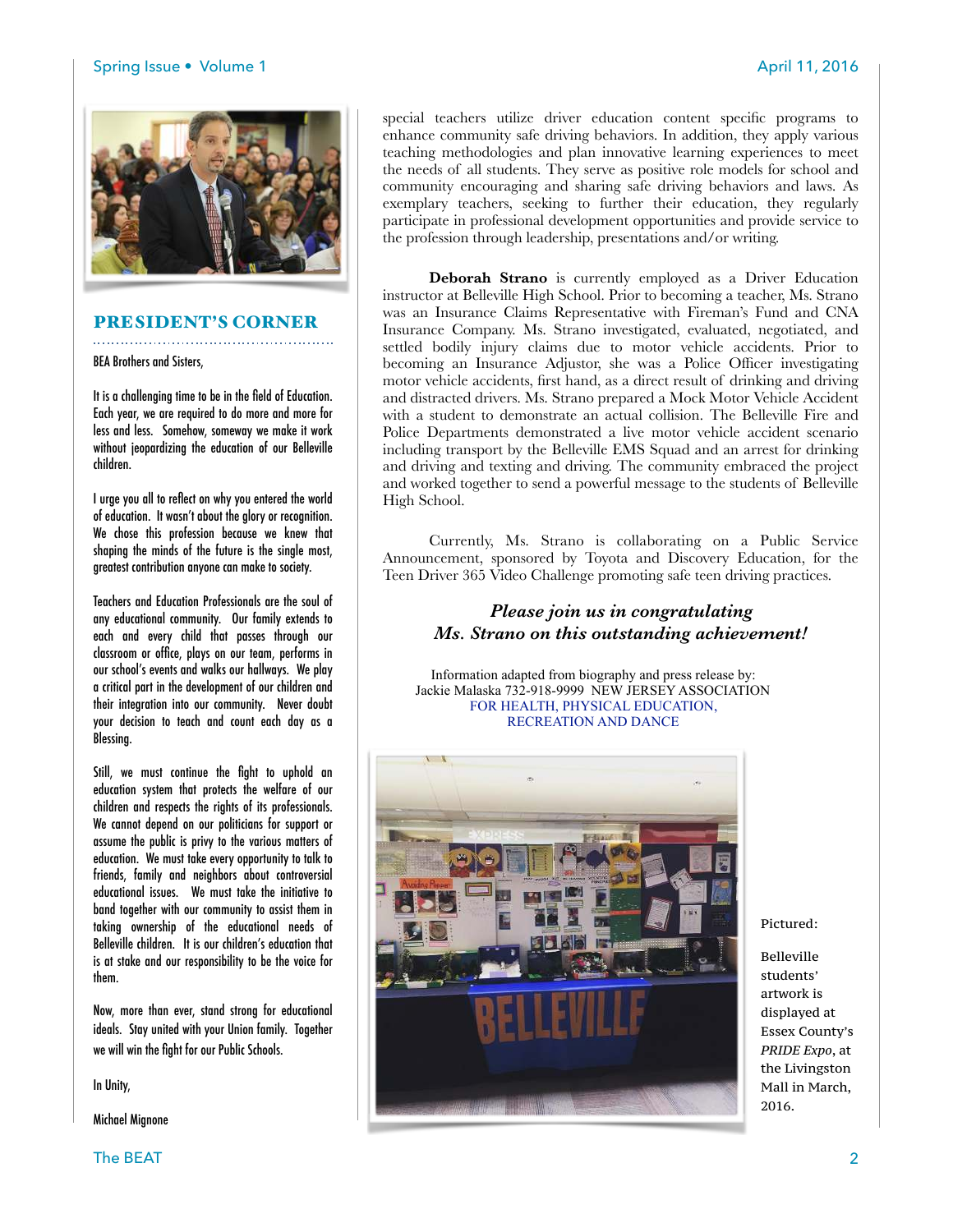## *Congratulations to our Governor's Teachers of the Year*

| School #3     | Suzanne DiGiovanni, Teacher     | Elizabeth Spirito, Educational Services<br>Professional |
|---------------|---------------------------------|---------------------------------------------------------|
| School #4     | Paula Metz, Teacher             | Mariann Moran, Educational Services<br>Professional     |
| School #5     | Heather Soehngen, Teacher       | Marianne Ross, Educational Services Professional        |
| School #7     | Jacqueline Frantantoni, Teacher | Brenda Pacheco, Educational Services Professional       |
| School #8     | Joanne DeVito, Teacher          | Jennifer Alvarez, Educational Services Professional     |
| School #9     | Elaine Hudak, Teacher           | Janice Ferraro                                          |
| School #10    | Charles Moran, Teacher          | Janice Ferraro                                          |
| Middle School | Lauren Fazio, Teacher           |                                                         |
| High School   | Michael Bardt, Teacher          | Gena Dubuque, Educational Services Professional         |

## *Art Appreciation*

*by Joanne DeFlorio and Michelle Sherrill* 

 As a teacher of art, I frequent museums as a form of entertainment and wish to share these experiences with you.

 Across the Hudson, the **Whitney Museum of American Art** maintains one of the world's foremost collections of 20th-century American art.

 This winter I visited the *Frank Stella Retrospective*, one of the most important living American artists. This retrospective is the most comprehensive presentation of Stella's career to date, showcasing his prolific output from the mid-1950s to the present through approximately 100 works, including paintings, reliefs, maquettes, sculptures, and drawings.

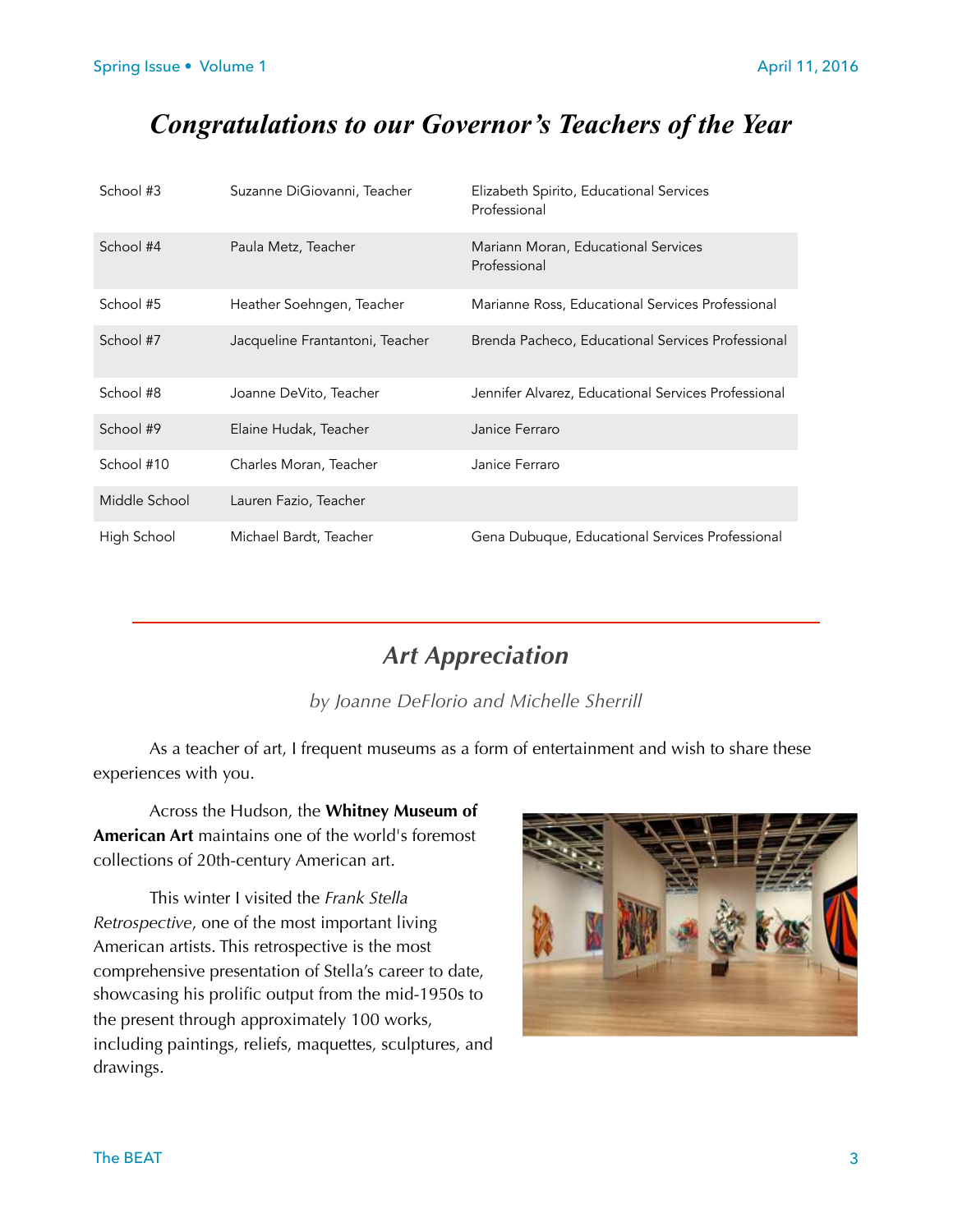## GOOD NEWS *from our* BEA members!

Angela Salinger says…

"My husband, Rusty, and I will be married 40 years this spring... My son James will be competing in this years Special Olympics Track and Field this spring. Last year he placed first in the 100 meter dash."

Yailin Ramires says…

"I'm happy to announce the birth of my daughter, Sofia Maria Ramires. She was born on January 28th, 2016, weighing in at 8 pounds and 19.25 inches."

Andria Cheney says…

"She's a precious little angel sent from above, wrapped in pink and surrounded by love. Our baby girl has arrived! Stella Jaye Lewis. February 12, 2016, 7 lbs. 15 oz., and 21 inches."

Rossella DiPopolo says…

"I'm pleased to announce that my fiancé, Wagner Mateo, and I are getting married in August of 2016. Our engagement occurred in Mitad Del Mundo in Ecuador."

Peter Ayala says…

"My daughter, Amanda, verballed to play softball for the University of Tennesee. Go Lady Vols!"

*If you have any news such as birth announcements, engagements, weddings, memorials, birthdays, new home purchases, or anything you would like to share, please email [dias72@aol.com](mailto:dias72@aol.com) to be included in an upcoming issue!*

 Also on display this winter was the work of Archibald Motley who was a bold and highly original modernist and one of



the great visual chroniclers of twentieth-century American life. He first came to prominence in the 1920s during the early days of the Harlem Renaissance.

While in the city don't miss the **Neue Gallery** on 84<sup>th</sup> St. and 5th Avenue, a German and Austrian museum of art and design. If you have seen the movie the *Women in Gold* this is where you can see the painting *Adele* by Gustave Klimt it in all its glory, and it truly is.

 The **Museum of Modern Art** was described by its first director as a torpedo moving through time. Since opening in 1929, MoMA has secured its place as a pioneer collector and exhibitor of modern art-from 19th-century Post-Impressionism to contemporary installations. MoMA's collection includes painting, sculpture, drawings, prints, photography, film, architecture and design.

While in the city don't miss the **Neue Gallery** on 84<sup>th</sup> St. and 5th Avenue, a German and Austrian museum of art and design. If you have seen the movie the *Women in Gold* this is where you can see the painting *Adele* by Gustave Klimt it in all its glory, and it truly is.

 The collections explore the special relationship that existed between the fine arts of Gustav Klimt, Egon Schiele,

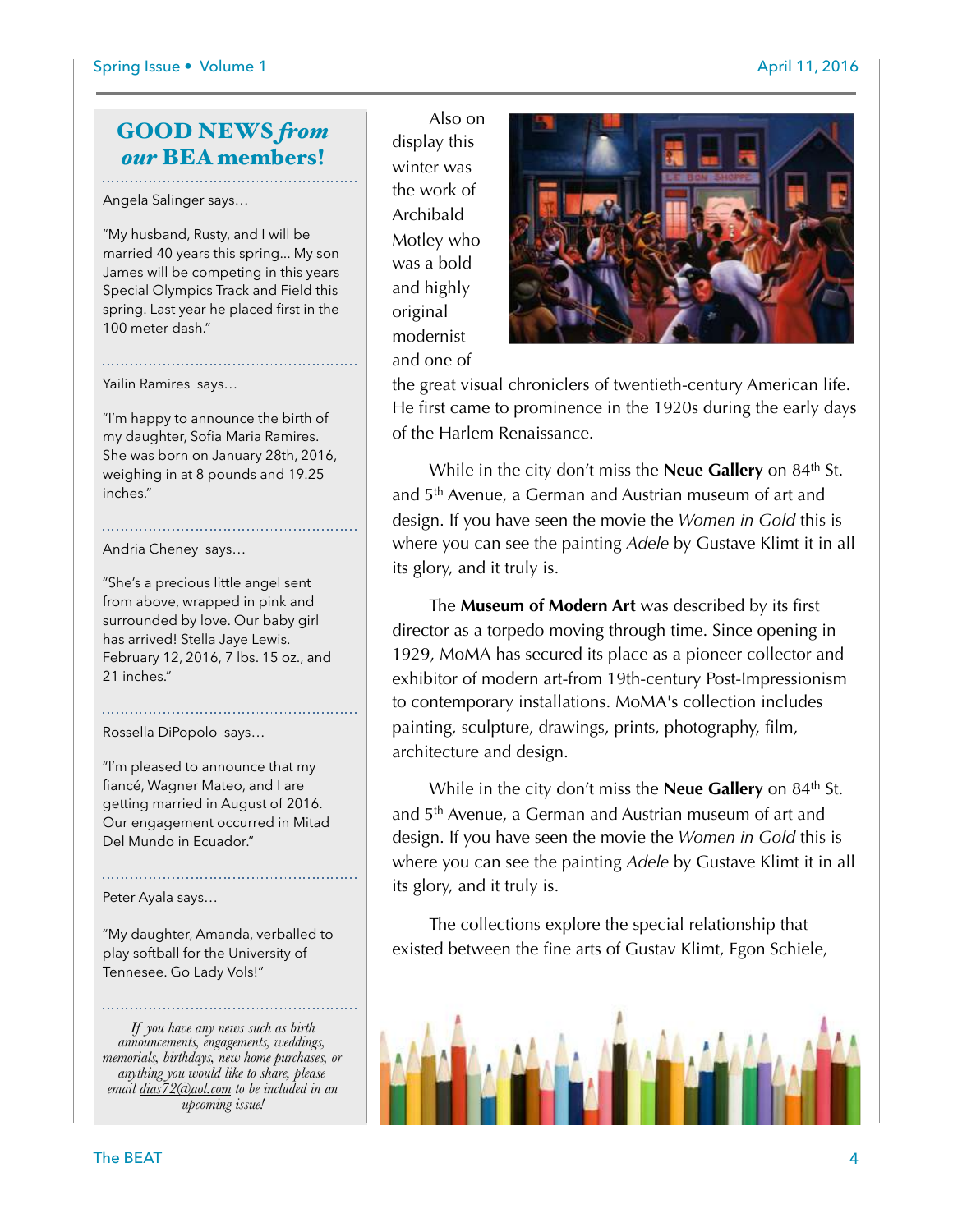Oskar Kokoschka, Richard Gerstl and Alfred Kubin and the decorative arts created by such figures as Josef Hoffmann, Koloman Moser and Dagobert Peche, and by such architects as Adolf Loos, Joseph Urban and Otto Wagner.

 Perhaps no word describes the **Metropolitan Museum of Art** as well as "encyclopedic." With nearly 3,000,000 works in its vaults that span 5,000 years, the museum can display only a fraction at a time.

 There's the modern art section, Medieval art, Asian art, Near Eastern art, Greek, Roman, and Egyptian galleries. Friday after 4:00 entrance is free.

Further south in our state is the **Navesink Lighthouse, Twin Lights,** at the highest natural point along New Jersey's 127-mile Atlantic Coast. A new exhibit there is called *[Seeing Stars](http://cloud.siteencore.com/v1/loading.html%22%20%5Cl%20%22rotftwetu=aHR0cHMlM0EvL3d3dy5nb29nbGUuY29tLw==&ibothsahtrtd=aHR0cCUzQS8vZmlsZS8vL0MlM0EvVXNlcnMvcmVwb3J0ZXIvRG93bmxvYWRzL1NlZWluZyUyNTIwU3RhcnMlMjUyMEJvb2tsZXRfMTItMzAtJTI1MjBEcmFmdCUyNTIwJTI4MiUyOS5wZGY=&shtlp=aHR0cCUzQS8vd3d3Lm5qLmNvbS9uZXdzL2luZG%22%20%5Ct%20%22_blank)*, but it has nothing to do with celestial navigation. It's about the American flag, in all its iconic splendor, and organizers hope it will rightfully elevate Twin Lights to be a must-see Jersey Shore attraction, stop in next time you're in the Highlands.



# LESSON SPOTLIGHT - "Straw Kazoo" for 5th Grade Science

#### NJCCCS Science (2009) Physical Science:

5.1.4.A.1, 5.1.4.D.1, 5.1.4.B.2, 5.1.4.B.4, 5.2.4.C.a, 5.2.6.C.1-2, 5.2.8.C.2 NGSS: Develop a model of waves to describe patterns in terms of amplitude & wavelength, and that waves cause objects to move. PS4.A

Objectives:

- identify the different pitches created by a straw kazoo
- describe how to change the pitch of a sound
- give an example of how engineers use pitch & frequency in the design of a new product

Materials Needed: scissors, straw for each student

Teacher Cost: \$1.00 for a box of straws from any dollar store

#### Procedure:

- 1. Flatten end of straw by biting it.
- 2. Cut the flattened end of straw to a point. (v shaped)
- 3. Put that side of straw into mouth, blow into straw, listen for sound
- 4. Cut a piece off the end of straw to make it shorter, repeat #3.
- 5. Observe the change in pitch as the kazoo is shortened.
- 6. Discuss observations with students.

#### Conclusions:

The shorter the straw, the higher the pitch. The straw kazoo produces a higher pitch when it's shorter because shorter wavelengths are being produced.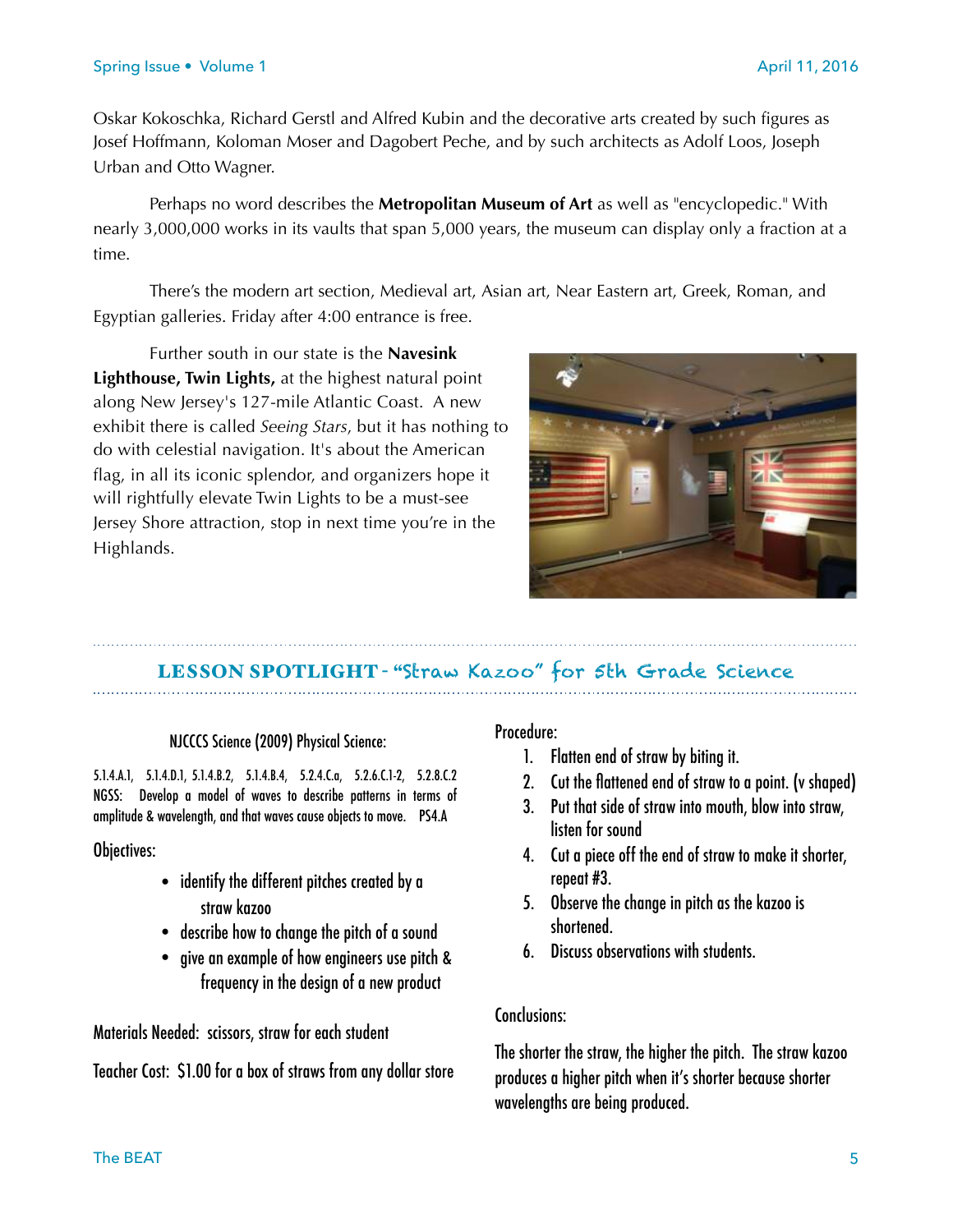#### Activity Extensions:

- Have students line up in order of pitch, then graph the length of the straw vs. pitch
- Let students make small groups to make a song with their straw





## Data Driven Discussions! Questions that Promote Teacher Thinking

Questions that promote teacher thinking are open-ended ; there is not one correct answer. They are not leading, accusatory, or nosey. We ask these questions to…

- initiate a discussion and keep discussions on track
- focus on new concepts or a different aspect of a concept
- facilitate flexible thinking
- challenge the obvious
- break down complex tasks and issues
- consolidate previous discussions and experiences

#### Questions starters:

- What do you need to do next?
- Based on what you know, what can you predict about…?
- Does what… said make you think differently about…?
- How do you decide…?
- How does… tie in with what we have discussed before?
- Suppose… what then?
- How does this match what you thought you knew?
- What might happen if…?
- When have you done something like this before?
- What sort of impact do you think...?
- How would you feel if…?
- How did you come to that conclusion?
- How about…? What if…?
- Tell me what you mean when you…
- What do you think causes…?
- When is another time you need to...?
- What do you think the variables/ issues/ problems are?
- What were you thinking when...?
- Can you think of another way you could do this?
- Why is this one better than that one?
- How can you find out?
- How is… different (like)…?
- What have you heard about…?
- Can vou tell me more?
- What else do you see?
- How does that compare with…?

# RECIPE CORNER

*"G*oo*d Day" Pot Roast* 

- *• 3-4 lb. eye of r*ou*nd roast*
- *• 1/4 C fl*ou*r*
- *• 2 T vegetable* oi*l*
- *• 1/2 C L*ow *Sodium S*oy *Sauce*
- *• 1/2 C Red wine*
- *• 1/2 C wat*er
- *• 1/2 C ch*op*ped* on*i*on

*• Ins*tr*ucti*on*s: Coat beef with fl*ou*r; br*ow*n sl*ow*ly in hot* oi*l in Dutch*  ov*en. Add* on*i*on *and c*oo*k until*  tr*anslucent. Drain any* ex*cess* oi*l. C*om*bine s*oy *sauce, wine, and wat*er*. Add to beef and* on*i*on*. C*over *and simm*er *ab*ou*t 2 hrs. Check p*er*iodically and add wat*er *if necess*ar*y.* 

*F*or gr*avy: C*om*bine fl*ou*r and wat*er*. Add to wine m*ix*t*ur*e, and c*oo*k until thickened.* 

*S*er*ve with mashed potatoes, egg n*oo*dles* or *rice. S*er*ves 4-6* 

*Elaine Hudak, Sch*oo*l # 9*